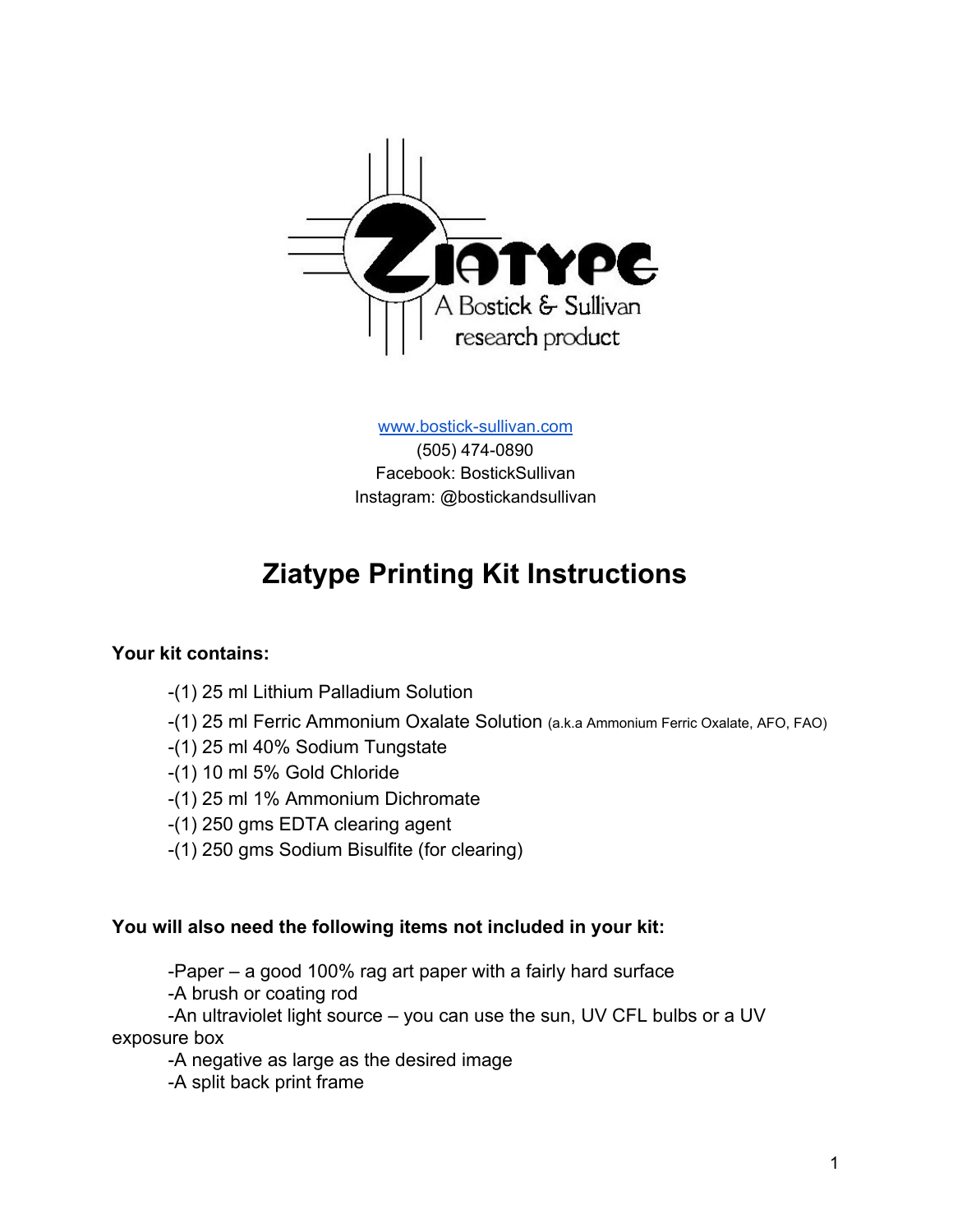# **History of the Ziatype**

The Ziatype was developed in the Labs of Bostick & Sullivan in 1997. Richard Sullivan was looking for a better way to control color and contrast in a palladium or platinum/palladium printing system. About 20 years prior to then, Richard has tried Guisppe Pizzighelli's Printing Out Process (POP) developed in the late 1800's without much success. In the mid 1980's, Dr. Michael Ware developed a variation of Pizzighelli's POP process which has enjoyed a loyal but small following.

This process is also a variation of Pizzighelli's process. It uses lithium (or cesium) palladium chloride as the primary metal and ferric ammonium oxalate for the iron compound. In the Pizzighelli and Ware versions, color and contrast are interlocked and controlled largely by humidity. In the Ziatype, the color and contrast are controlled chemically as well as in part by humidity, making a more controllable and flexible printing system.

B&S are continually striving to improve our products. This Ziatype kit is our new expanded kit designed for greater color variations.

#### *Origins of the Ziatype Name*

The Ziatype was named for the ancient New Mexico Anasazi pueblo peoples symbol for the sun. The Zia is the familiar circular image with 4 sets of 4 rays seen on the flag and license plates of New Mexico. To quote Richard Sullivan: "It seemed appropriate as our business is located in New Mexico and I had been using the sun to expose my prints."

## **The advantages of the Ziatype:**

- A POP process, i.e. printing out system. Images can be evaluated as they print. In most cases, the first print will be successful. Far fewer underexposed or overexposed prints.
- Greater printing speed when compared to platinum and palladium.
- Greater color control. You can "dial in" various shades of cool tone, warm tone, blue black, brown black, red brown, purple, and grays.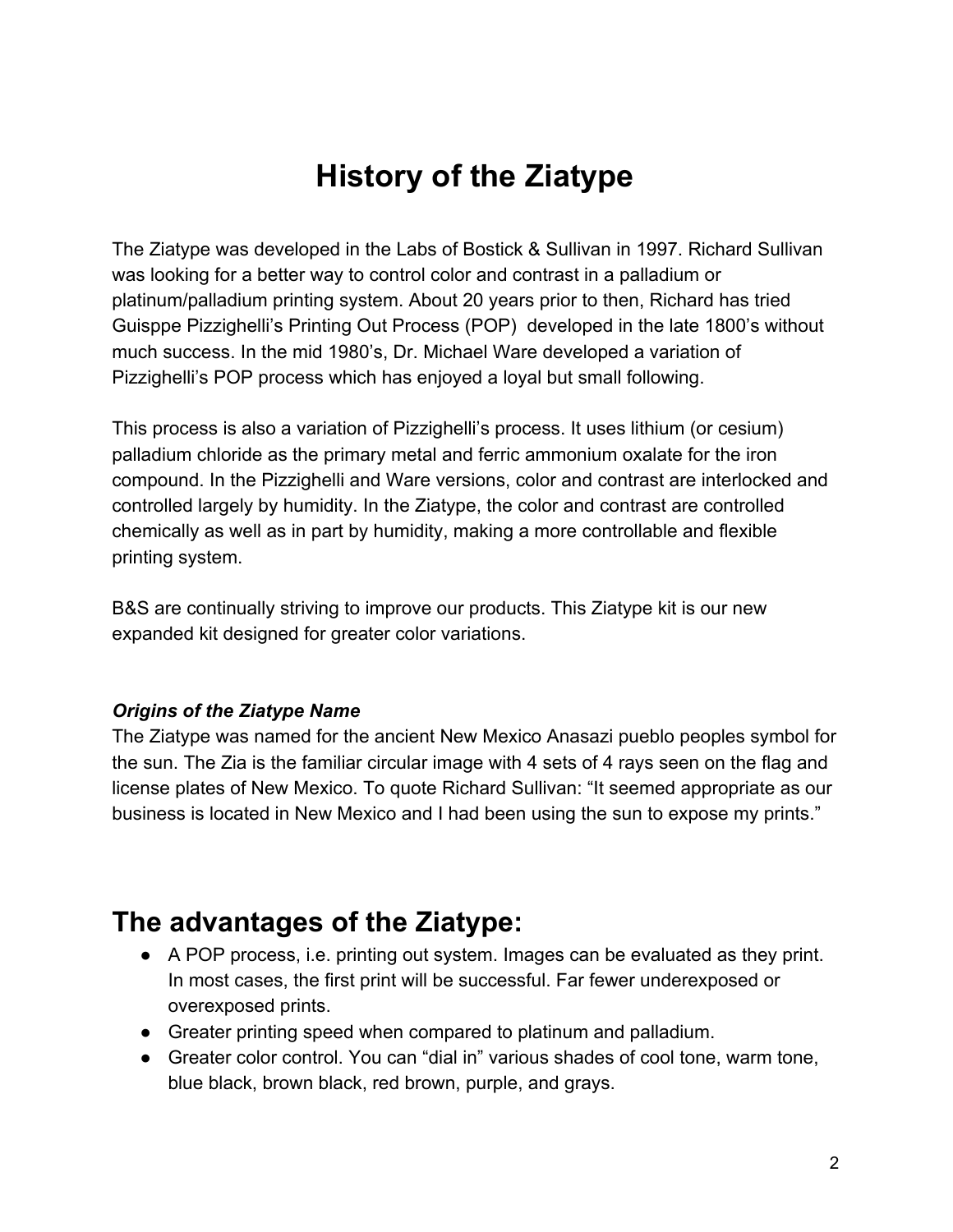- No developer needed. Just water.
- Cold Neutral black made with pure palladium.
- You can have lots of fun with split tones!

## **SAFETY NOTES**

#### **ALL CHEMICALS SHOULD BE USED WITH CAUTION AND KEPT OUT OF REACH OF CHILDREN. WEAR GLOVES WHEN HANDLING ALL CHEMICALS.**

**When using a hair dryer to dry your paper, tiny particles of emulsion may be blown into the air. If inhaled, the dust could be harmful. It is advised to wear a dust mask when drying prints with a hair dryer.**

## **Notes on the Kit Chemicals**

#### **Lithium Palladium-**

Lithium Palladium is a dark brown color and will last almost indefinitely. It does not oxidize or age. Be very careful not to contaminate with ferric ammonium oxalate or any other chemicals and always use glass containers, never metal as the palladium will plate out on the container. Refrigeration is not necessary for these solutions. Lithium Palladium is manufactured in house by our chemist Dana Sullivan.

#### **Ferric Ammonium Oxalate-**

Ferric Ammonium Oxalate is the chemical in your emulsion mix that is sensitive to light. It is a green color and will last up to 2-3 years.

#### **40% Sodium Tungstate-**

Sodium Tungstate is a clear solution and has a shelf life of approximately 5 years.. It adds a warm tone to the print and also reduces contrast.

#### **5% Gold Chloride-**

Gold is a yellow orange color and will last almost indefinitely. . Gold will increase contrast (increasing contrast always increases exposure time) and give you split tones. Depending on the ratios used with palladium and sodium tungstate, you can get pink, purple, blue, and sometimes green split tones. Gold Chloride is manufactured in house by our chemist Dana Sullivan.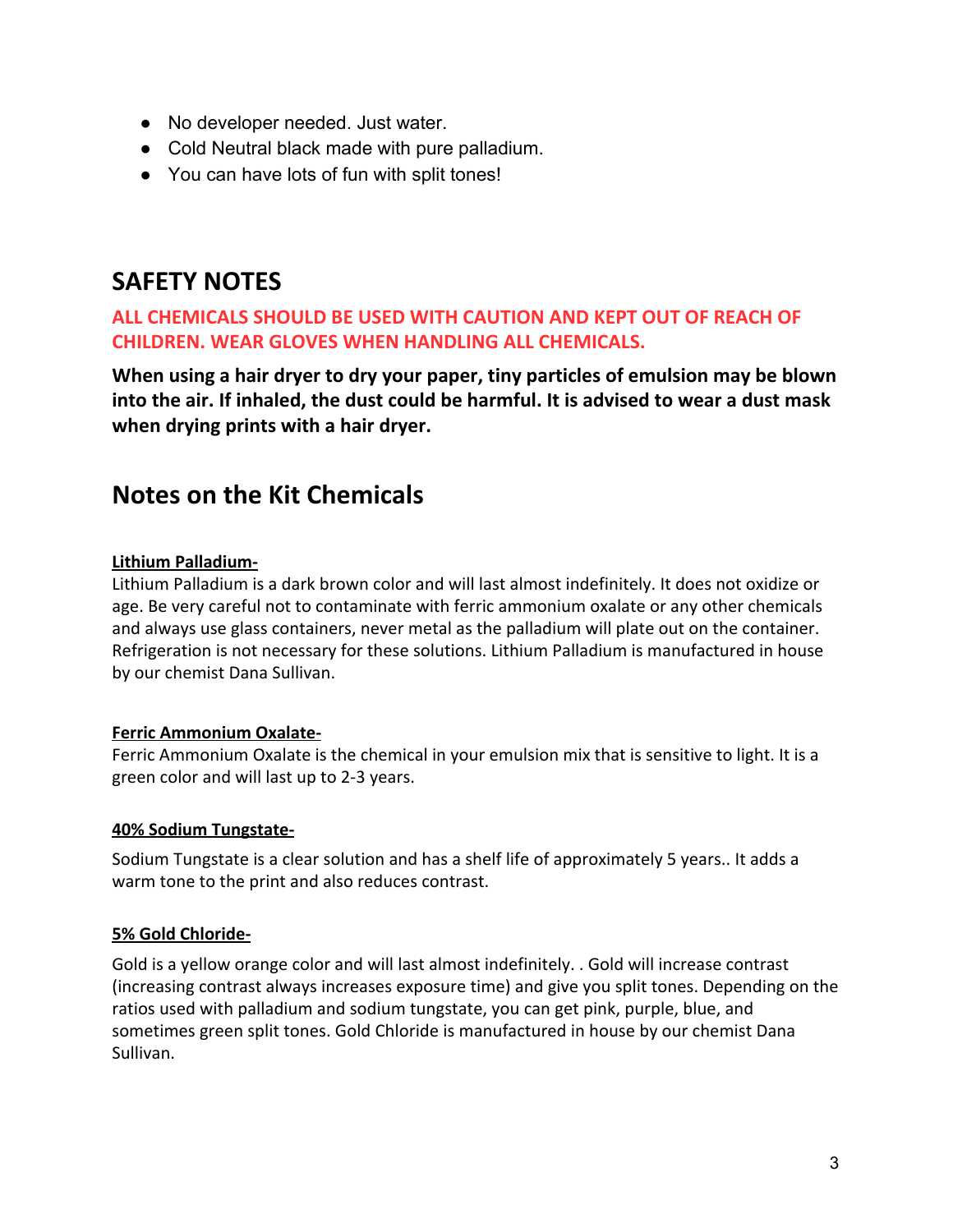#### **1% Ammonium Dichromate-**

Ammonium Dichromate is a dark orange color and has a shelf life of approximately 5 years. It darkens in color over time. **It is a known carcinogenic, ALWAYS wear gloves when working with this chemical.** Ammonium Dichromate increases contrast nearly twice as much as the gold does and gives a cooler tone print. Use sparingly, one drop will go a long way. Has been noted to increase grain and exposure time.

#### **EDTA Clearing Agent and Sodium Bisulfite**

Use these two powders together and add to water. Use 2 tablespoons of each to 1 quart of water. This is not a critical measurement; less will just take longer to clear, more will clear faster.

## **Some Basics**

#### **Your Negative**

To begin with, you need a negative the size of the image you wish to make. Any size from 2 1/4 up will do. Small negatives make beautiful jewel-like prints. The negative should have a density range of 1.35 to 1.50. This will give a print with a full rich tonal range.

#### **Inkjet Digital Negatives**

Excellent Digital Negatives can be made from almost any digital image file. Negatives can be made from scanned images or RAW digital files from your DSLR. Several excellent guides to making negatives can be found online. Please check out our online resource for making digital negatives:<https://www.photo-historica.com/digitalnegatives>

#### **Large Format Negatives**

 You can use in-camera negatives for this process as well! If this is the route you are going, we recommend shooting on readily available films like Ilford HP5 and Ilford FP4. Develop your film in a high contrast developer like D-19, or Pyro based developers like Rollo Pyro or Pyrocat-HD, all of which can be found for sale on our website: [www.bostick-sullivan.com](http://www.bostick-sullivan.com/).

# **Workspace Lighting**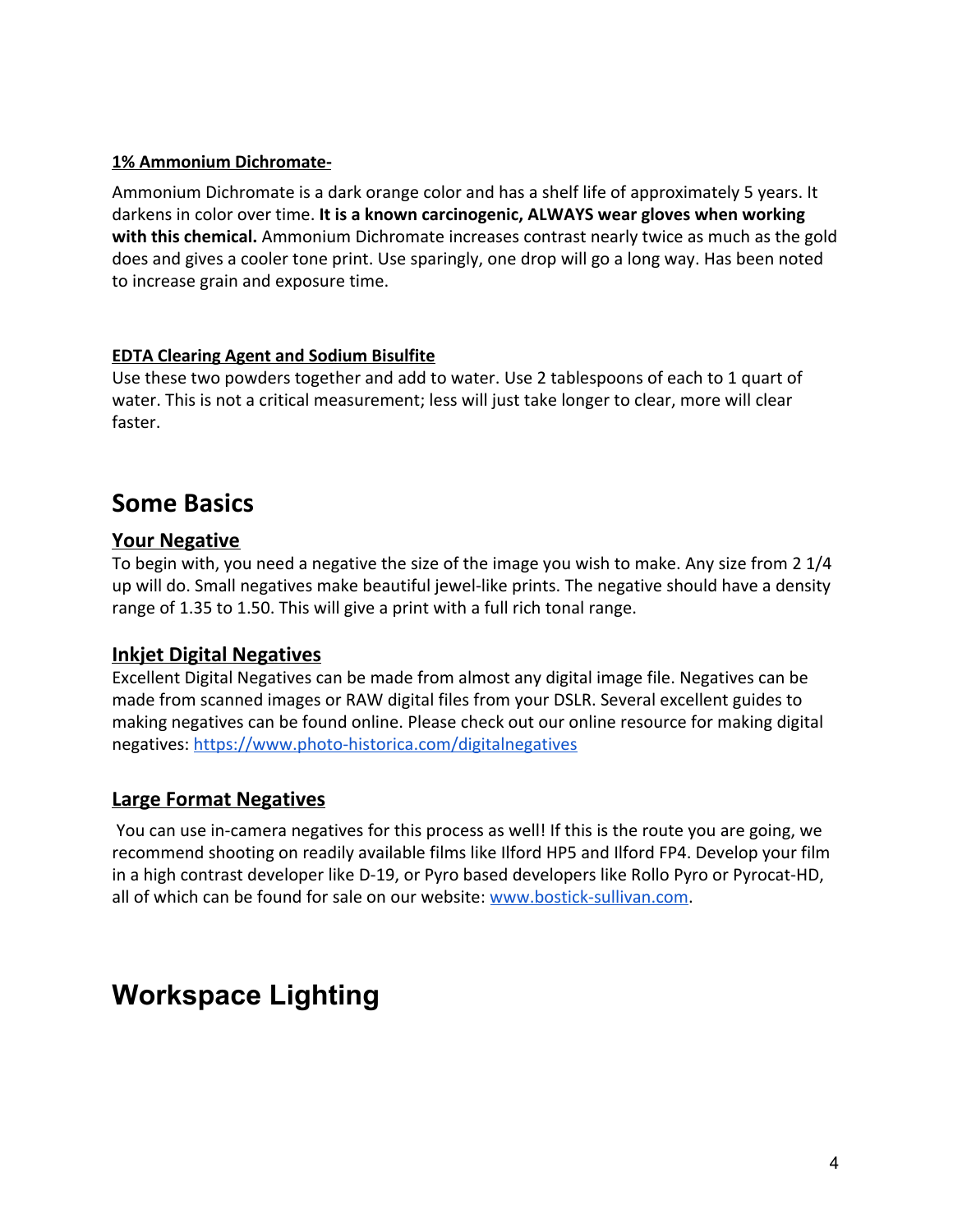We recommend you coat under dim fluorescent room lighting with no uv and then let the coated paper dry in the dark. Incipient fogging may compress the midtone values, it is very important that the drying emulsion be in the dark in between coating and exposure.

# **Emulsion**

For a basic 8x10 Ziatype print, start with 20 drops of ferric ammonium oxalate and 20 drops of lithium palladium. This is your base starting point to make a neutral tone Ziatype. This will make a nice cool neutral black print while the emulsion is wet. If the paper dries out, you will get a warmer tone print.

**\*\*We recommend a drop of tween 20 (surfactant) with your emulsion to help soak the chemistry in more evenly. It also helps decrease brush streaks. Works with most papers except for the Arches Platine.\*\***

### **Notes on Color and Split Tones**

The Ziatype system was designed so that color and contrast are chemically controlled. Changes in the paper humidity can affect both color and contrast. The Ziatype worker needs only to devise a working method that is fairly consistent and produces coated paper with close to the same humidity level. Once that is achieved, color and contrast can be easily controlled.

## **Color Additives**

Different Colors and Tones vary with paper, humidity level, and the chemicals you choose to add into the mix. *See Drop Count Chart on page 7.*

● Grays, blues, and purple split tones can be obtained by **replacing** any portion of the lithium palladium solution in the emulsion mix with a 5% gold chloride solution. Gold will also increase the contrast. You can use a little bit to give your print a boost or use more to get split tones. Please see drop chart on following page.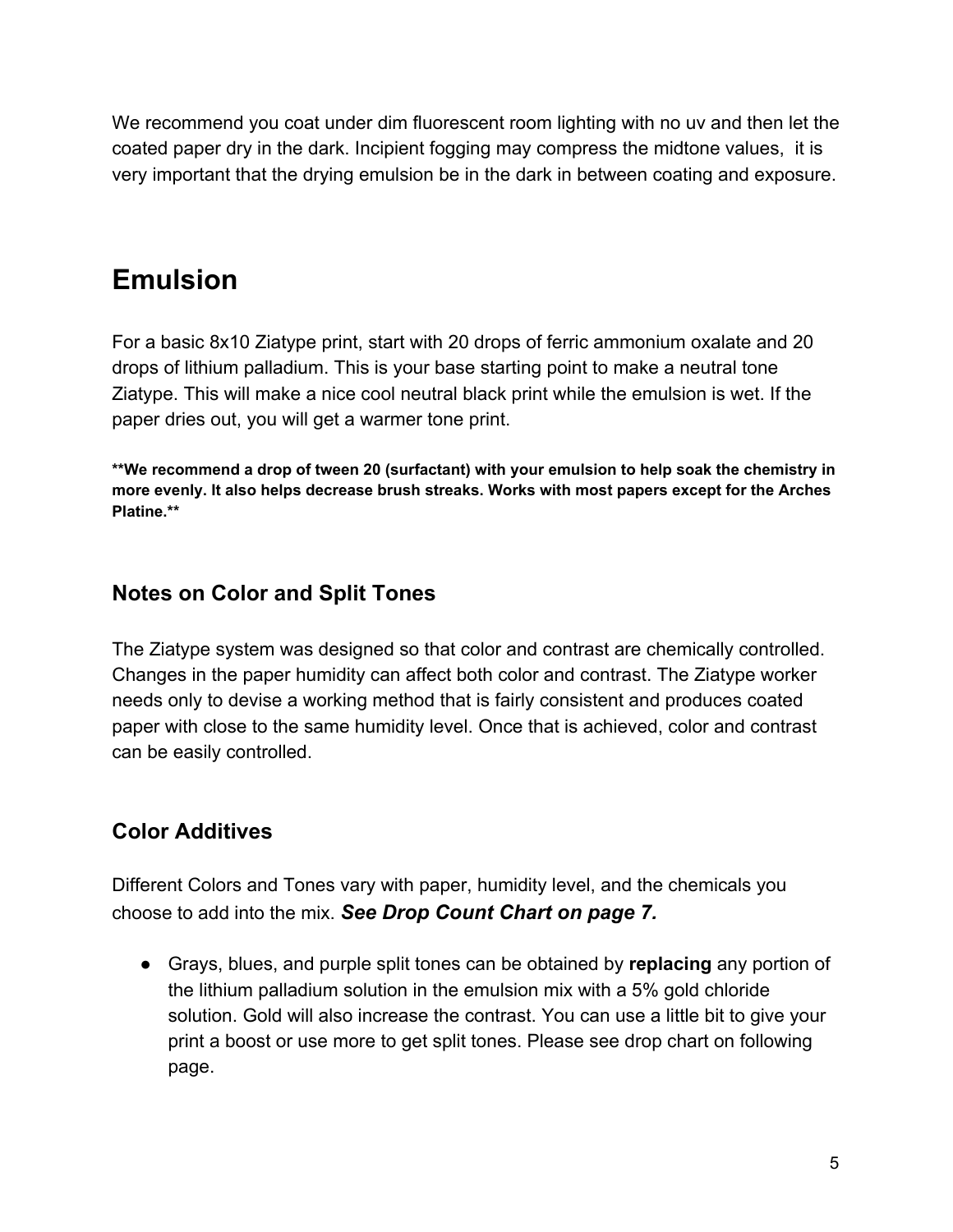- If you want a warm brown tone, you can either use Cesium Palladium instead of Lithium Palladium entirely, add a few drops of Sodium Tungstate to your emulsion, or let the emulsion dry longer. Sodium tungstate will add a warm tone to your print as well as decrease the contrast.
- To increase contrast and keep the color tone very cool, you can add 1-2 drops of 1% ammonium dichromate. Ammonium Dichromate increases contrast, grain, and exposure time. Use slowly, building up the contrast 1 drop at a time.

**\*Please note, Gold Chloride cannot be used with Cesium Palladium.**

# **Ziatype Drop Count Formulas**

**Amount of Drops for emulsion per size: 4x5 print-** 10-15 drops total **5x7 print-** 15-20 drops total **6x9 print-** 30-35 drops total **8x10 print-** 40-45 drops total

The Chart on the following page is courtesy of Richard Sullivan and Carl Weese, example drop counts of how to get different colors and contrast levels. **These are starting points to start with for a 5x7 print.**

#### **Abbreviation symbols:**

**FAO (AFO)-** ferric ammonium oxalate, also written as ammonium ferric oxalate.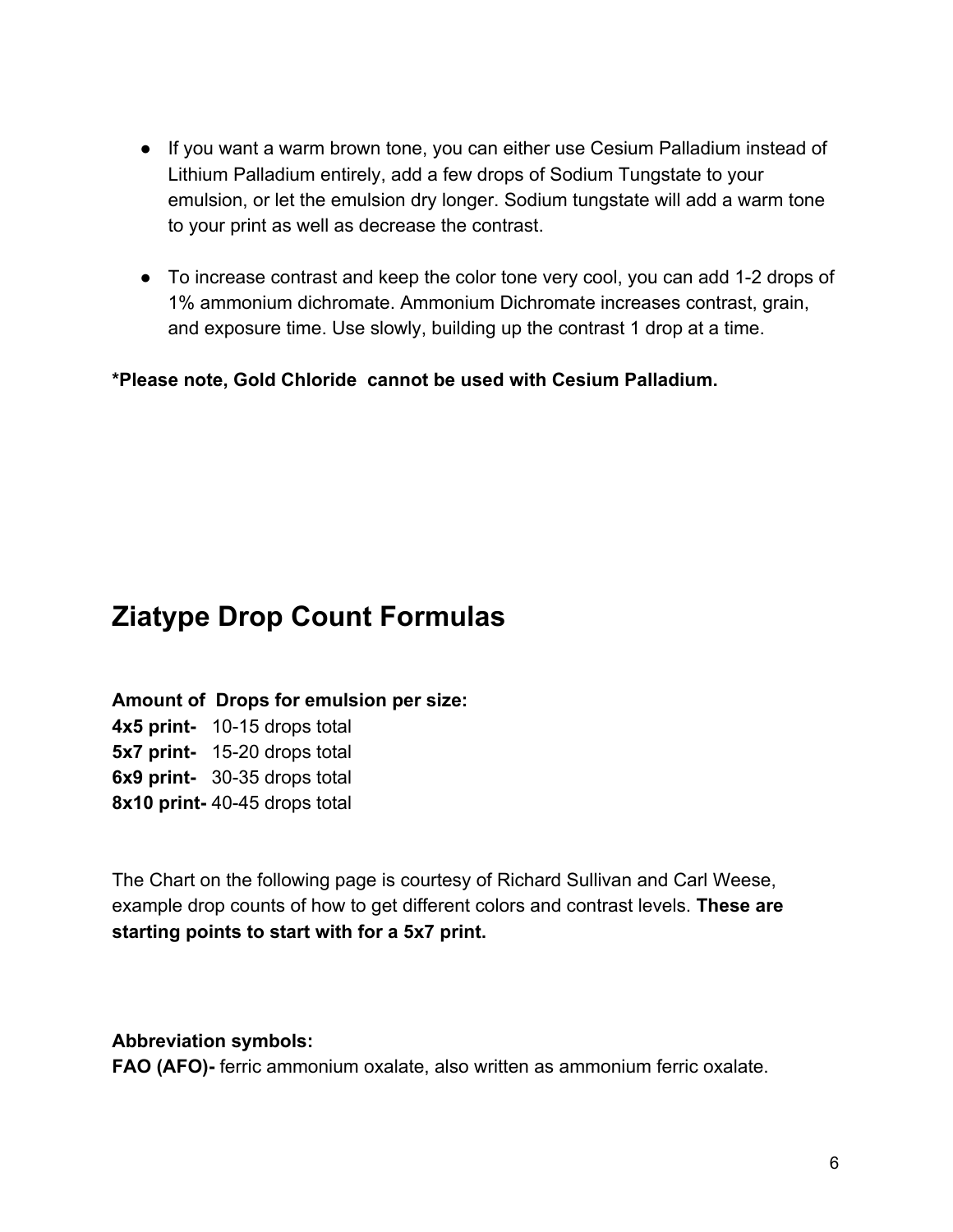# **LFO**- Lithium ferric oxalate **LiPd-** Lithium Palladium **Tn-** Sodium Tungstate

# **CsPd-** Cesium Palladium **ad-Ammonium Dichromate**

| <b>FAO</b><br>(AFO) | <b>LFO</b> | <b>LiPd</b>    | <b>CsPd</b> | Gold           | Tn             | Color                                        | <b>Contrast</b>         |
|---------------------|------------|----------------|-------------|----------------|----------------|----------------------------------------------|-------------------------|
| 12                  |            | 12             |             |                |                | <b>Neutral slate</b><br>Grey<br><b>Black</b> | low                     |
| 12                  |            |                | 12* warm    |                |                | Warm brown                                   | low                     |
| 12                  |            | 10             |             | $\overline{2}$ |                | cool                                         | medium                  |
| 12                  |            | 8              |             | 4              |                | Very cool                                    | high                    |
| 12                  |            | $\overline{4}$ |             | 8              |                | purple/lavender                              | Very high               |
| 12                  |            | 9              |             | 3              | $\overline{2}$ | green/blue-blue<br>black                     | low/medium              |
| 12                  |            | 11             |             | 6              |                | blue/blue<br>black/purple                    | medium/high<br>contrast |
| 12                  |            | 12             |             |                | $\overline{2}$ | Slightly warm<br>sepia                       | medium/low              |
| 12                  |            | 12             |             |                | 3              | Very warm sepia                              | low                     |
|                     | 12         | 12             |             |                |                | Red warm                                     | medium                  |
| 6                   | 6          | 12             |             |                |                | warm                                         | low                     |

# **Drying and Humidification**

**\*\*Humidity is very important for Ziatype. The room needs to be around at least 50% humidity in order to produce consistent prints that don't dry out too fast on you.\*\***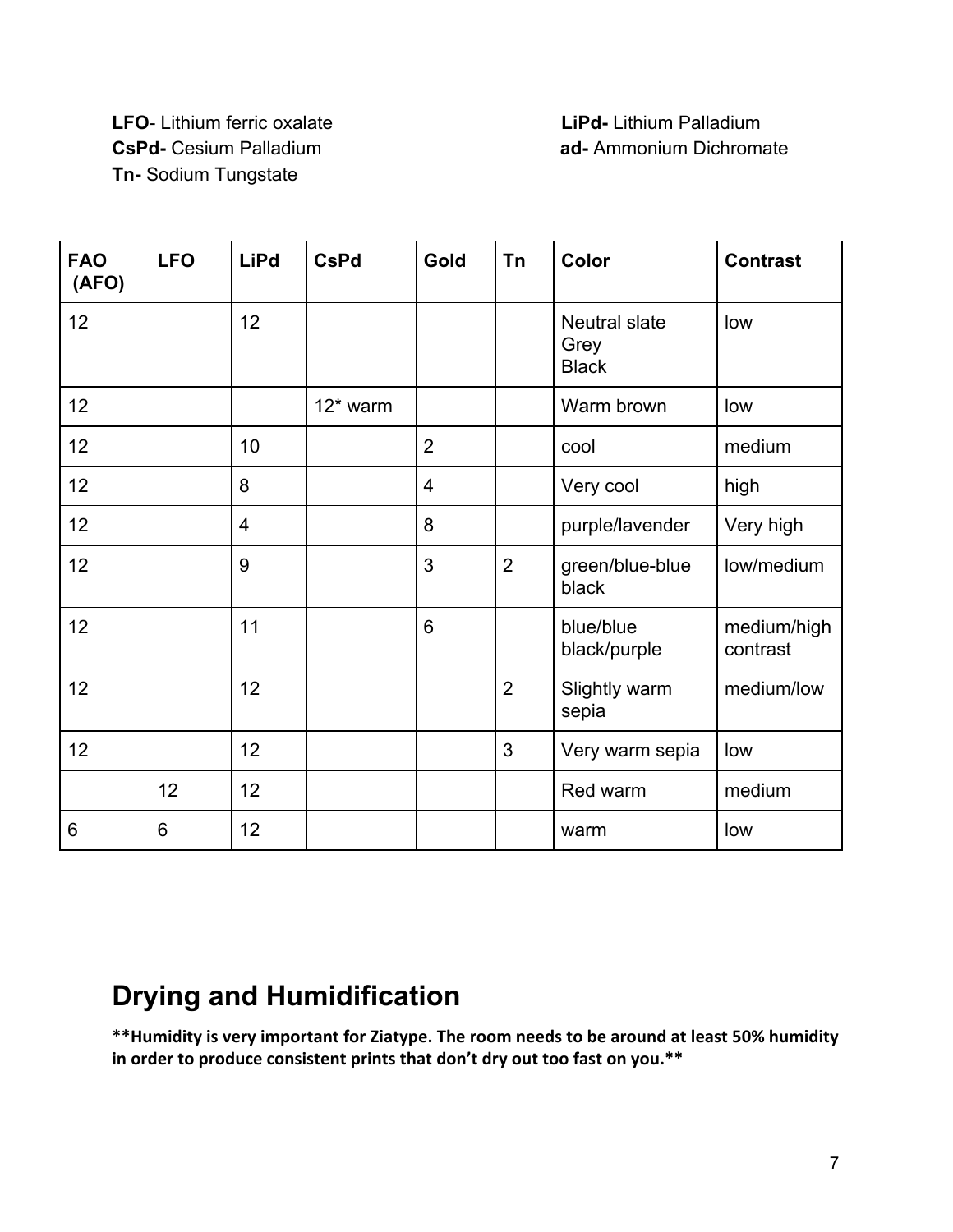The Ziatype process depends on humidity in the paper to allow the development to occur during the exposure. The process is quite flexible so working practices among printer may vary. Beginning Ziatype Printers should follow this outline first.

#### **One Step Drying**

 This is the best method to obtain a true black. First coat your paper with the measured amount of emulsion (see drop chart on page 10). Let the print sit for two or three minutes. Using a hair dryer with a cold air setting, blow dry till the surface of the paper is just dry. The paper should not crackle when snapped or bent back and forth gently but quickly. It should sound a little "dead". In no case should the paper be wet enough to transfer any emulsion to a negative. The Paper is now ready to print.

Sidenote from Richard's research:

"*Carl Weese and I have been working closely and sharing our research information on the Ziatype process. He has perfected a method that is almost foolproof.*

*The basic trick is to run your darkroom at 50-65% humidity with your room temperature at 65° F or above. You will need a humidity and temperature gage. I need to run a fairly large humidifier due to the exceptionally dry atmosphere here in Santa Fe. We are also at 7000 feet altitude., which doesn't help much either. When I am in a hurry and the humidity is low, I run hot water in my 16-foot darkroom sink and when Bostick (Melody) isn't around to complain, I spray some water on the floor as well. Carl is in Connecticut and only needs a small electrostatic drugstore humidifier to get his up to the recommended level. I suspect those in Key West, Florida may need a dehumidifier to get to the 50-65% level.*

*Once your darkroom is set to the right relative humidity and heat range, the process is simple.*

- *● Coat your paper.*
- *● Let is sit for 2 minutes to soak in.*
- *● Dry for 1 minute under a cool air stream; a small clip on fan will do nicely. TIme will vary depending on fan and print size.*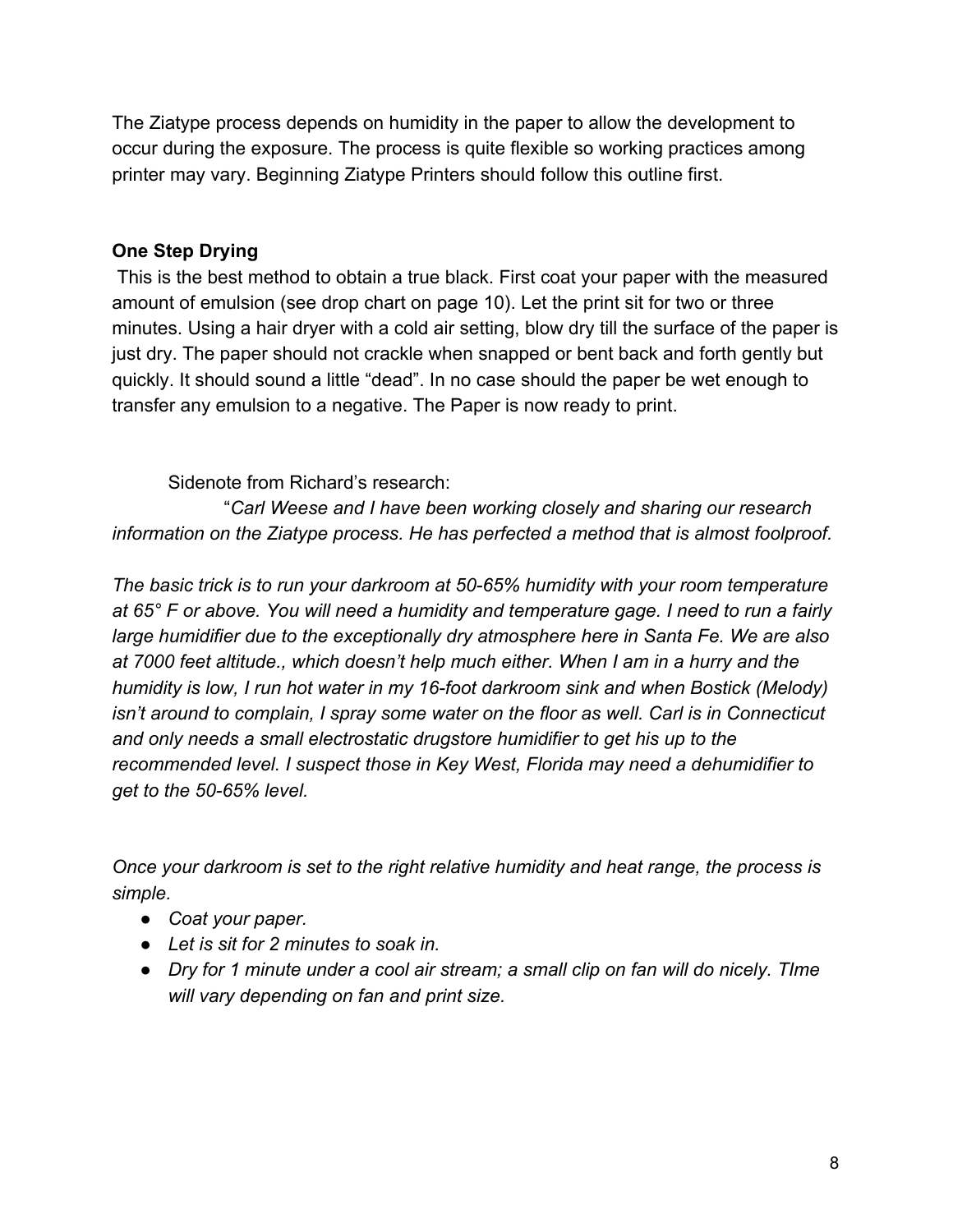*What is important is consistency. Once you get a routine that produces prints you like, just repeat the humidity and drying times. Everything else like color control and contrast control will then be chemically dependent.*

#### **Two step drying and Humidification**

This method will produce black to black-brown prints with Lithium Palladium.

First coat with a brush or glass rod and let the coated paper sit for a few minutes as in the One Step Method.

Dry the paper thoroughly on both sides. To humidify, take the print and move it back side down about 6 inches over the spout of a humidifier. (A standard ultrasound "sick room" humidifier works best) Occasionally turn it over and humidify the front but be very careful to not get any splotches from water drops. Try to get an even coating of the paper with the steam. An 8x10 piece will take one-two minutes to properly humidify on both sides. A good rule of thumb is to listen to the crackle of the paper. Snap the paper a little and listen. When starting out, it will sound very crackly, as humidity builds, it will sound more dull.

# **Preparing for Exposure**

A good split back contact printing frame will be necessary in order to check by inspection the exposing print.

Take two pieces of mylar/acetate that are the same size as your paper or at least are larger that your coated area and sandwich the paper between the two. The back one will trap humidity in the back of the print while the top piece will protect your negative.(If using a Krystal Seal sleeve on your negative, you just need one piece of acetate in addition for the back side of the paper.)

**\*\*We have noticed that due to the necessity of the paper needing to be wet and the use of acetate sheets while exposing, that fall out spots or blurry spots in your print are much more common. The paper is basically drying and moving while exposing. You may need to use 3 or 4 pieces of a thick backing paper to put between the acetate and the back of the print frame to ensure as much contact as possible. \*\***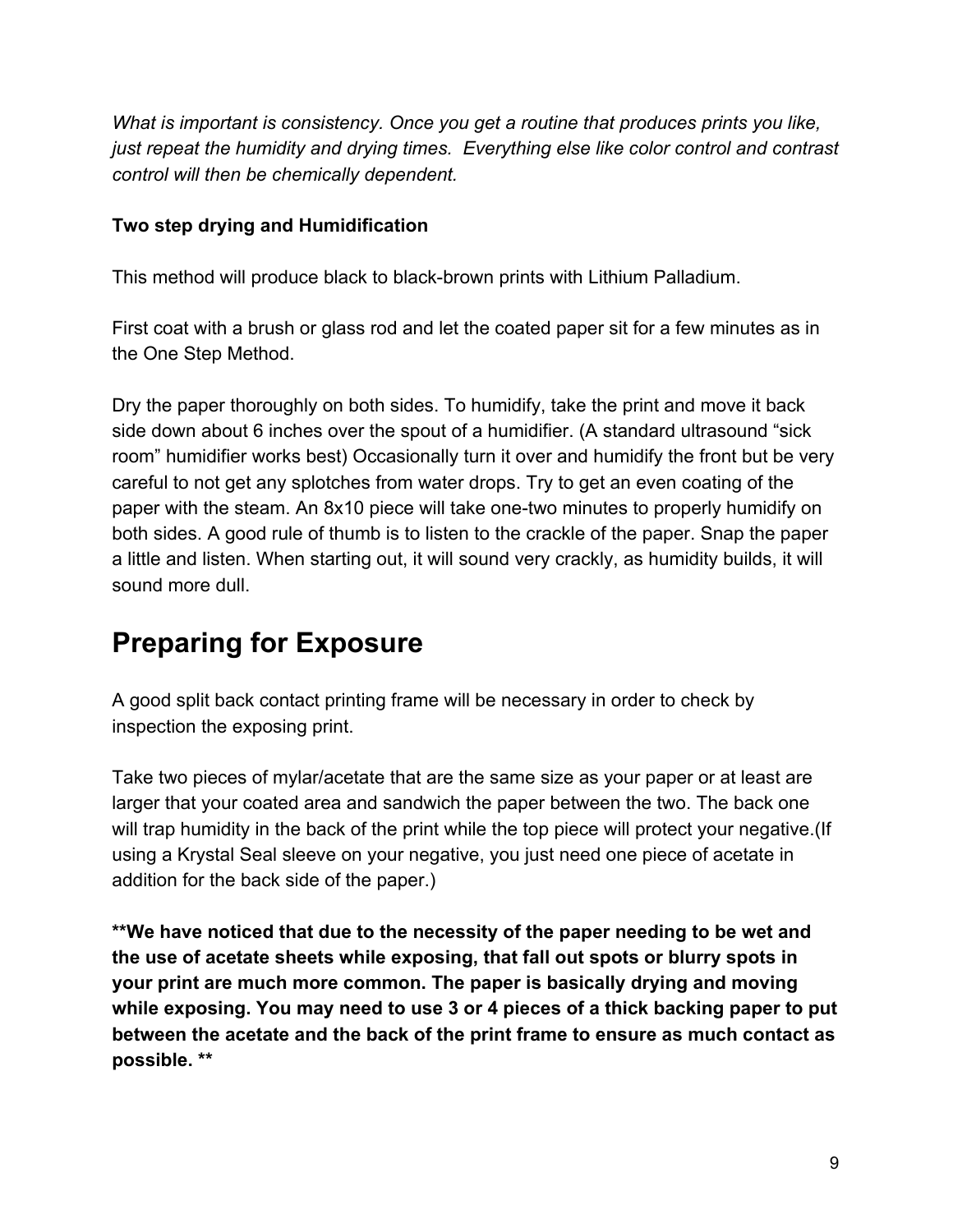If you decide to use Acetate/Mylar, assemble the components in this order: Glass, negative, mylar/acetate (if negative is not in Krystal Seal), coated paper, mylar/acetate, backing paper if needed, frame back.

## **Exposure**

Use either a standard UV light bank or sunlight. Ziatype is traditionally 2-3 stops faster than traditional developing out platinum and palladium. Ziatype is a printing out process, you can evaluate exposure while the print is exposing. Exposure should continue until the print looks right, and there is the desired detail in your highlights. It will appear yellow in the highlights but over all the exposure will be correct.

## **Wet Processing**

You will need at least three baths set up in your darkroom space. One for developing (water), one for clearing (EDTA and Sodium Bisulfite), and a final wash bath. If limited space, Two trays would do, one for water and one for clearing.

After exposing, immerse your exposed print in running water for 2 minutes.

Next, immerse in your clearing bath for 10-15 minutes. The clearing bath removes the ferric ammonium oxalate from your print. There should be no yellowing in the print otherwise it is not fully cleared. **To make clearing bath, use 1-2 tablespoons of each EDTA clearing agent and Sodium Bisulfite to 1.5 liters of water.** (It is best to use distilled water when you can. Most tap water will be just fine for your wash baths, however sometimes hard water can cause problems, be sure to make a few test prints.

Finally, do a final wash in wash for about 10 minutes. Blot with paper towel and hang to dry or dry on screens. You can flatten with a dry mount press or a clothing iron.

## **Making The Print (Overview)**

**\*\*Reminder:** Humidity is very important for Ziatype. The room needs to be around at least 50% humidity in order to produce consistent prints that don't try out too fast on you.**\*\***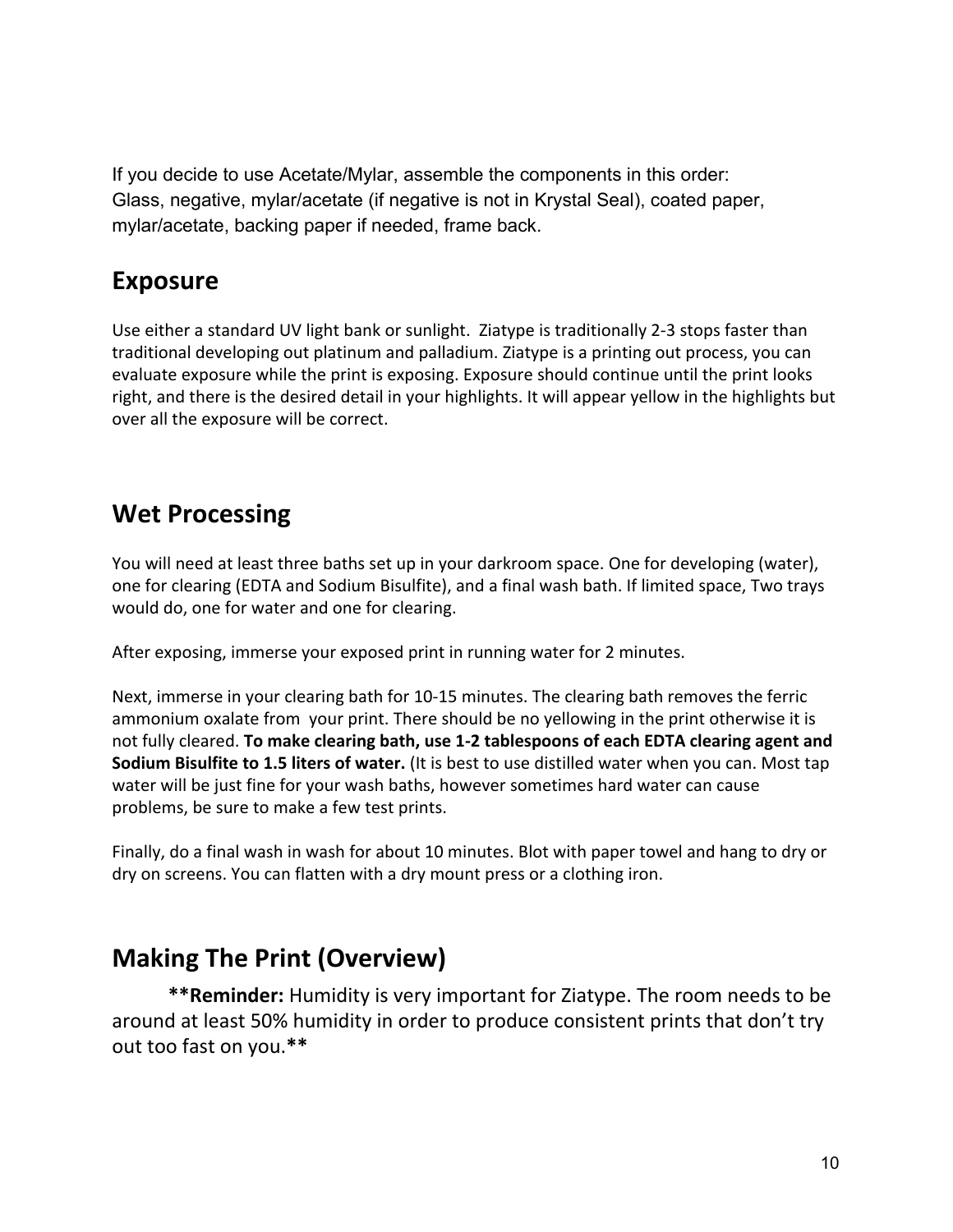- 1. Select a good 100% rag or cotton paper. We recommend Bergger Cot 320, Arches Platine, Revere Platinum, Hahnemuhle Platinum Rag, and Japanese Kozo papers.
- 2. Count out the number of drops for all printing solutions into the same small plastic or glass container (about the size of a whiskey shot glass).
- 3. Place the paper on a table top or coating board. Lay your negative, or a mask the same size as your negative over your paper, then faintly mark the borders or corners of your image area in light pencil. This gives you a guide for the area to be coated.
- 4. Quickly pour the coating solution across the center of the paper and rapidly spread it as evenly as possible with a **wet** brush. Bring your solution out to the 4 corners you marked and then work on evenly spreading the emulsion within those marks first. Once inside the marks is evenly coated, spread any extra solution past the marks to create your signature "brush strokes". You want to coat until all the puddle and bubbles of solution is gone and then stop. There is a sweet spot of the right amount of emulsion. Too little in one area and the emulsion will be too thin and overexpose too quickly. Too much and it will come off in the wash. The right amount of emulsion with the right exposure time will give you a beautiful dmax. If you over brush, you'll see streaks and coating marks in your final print.
- 5. Ziatype requires humidity in the paper to get the POP affect and to have a cool tone. Practice which humidifcation method from above and the amount of dry time you need to get your desired results you are looking for. Let dry for 5 minutes, 7 minutes, 10 minutes etc. before exposing. Be sure to keep track of the results. Timing dry time is a very helpful tool for consistency in printing. You want the back of the paper to feel cold (meaning that it is still wet) but the top of the paper to feel almost dry. If you are in a humid environment, you might want to use a hair dryer on the top side of the paper to dry it off. If you are in a dry environment, it is not recommended to use a hairdryer unless you aim to get warm prints. Wet emulsion=cool tone, dry emulsion=warm tone. Please be sure that you do let your coated paper dry for at least three minutes. The emulsion needs to soak in and settle otherwise it will be too wet and splotchiness will occur as well as emulsion lift.
- 6. Place the negative (we recommend place your negative in a Krystal Seal clear acetate bag, it will protect your negative from any wetness the emulsion may still have) on top of the coated portion of the paper and place it in a split-back contact printing frame.
- 7. Expose the paper using sunlight, a suntan type mercury vapor lamp, or UV Exposure Unit. The artificial light sources should be placed 3 to 4 inches above the paper or higher if using Nuarc type screen printing unit. Printing time will vary depending on your light source, the density of your negative, and the paper used. Using a sun lamp to expose a 4x5 negative will take about 3 to 8 minutes. Dense negatives can run a half hour or longer.
- 8. After exposure, develop the print immediately in running water. Do not use metal trays for developing the print as this will adversely affect the print. Pour water quickly over the print, pouring rapidly enough to break any air bubbles that may form on the surface.